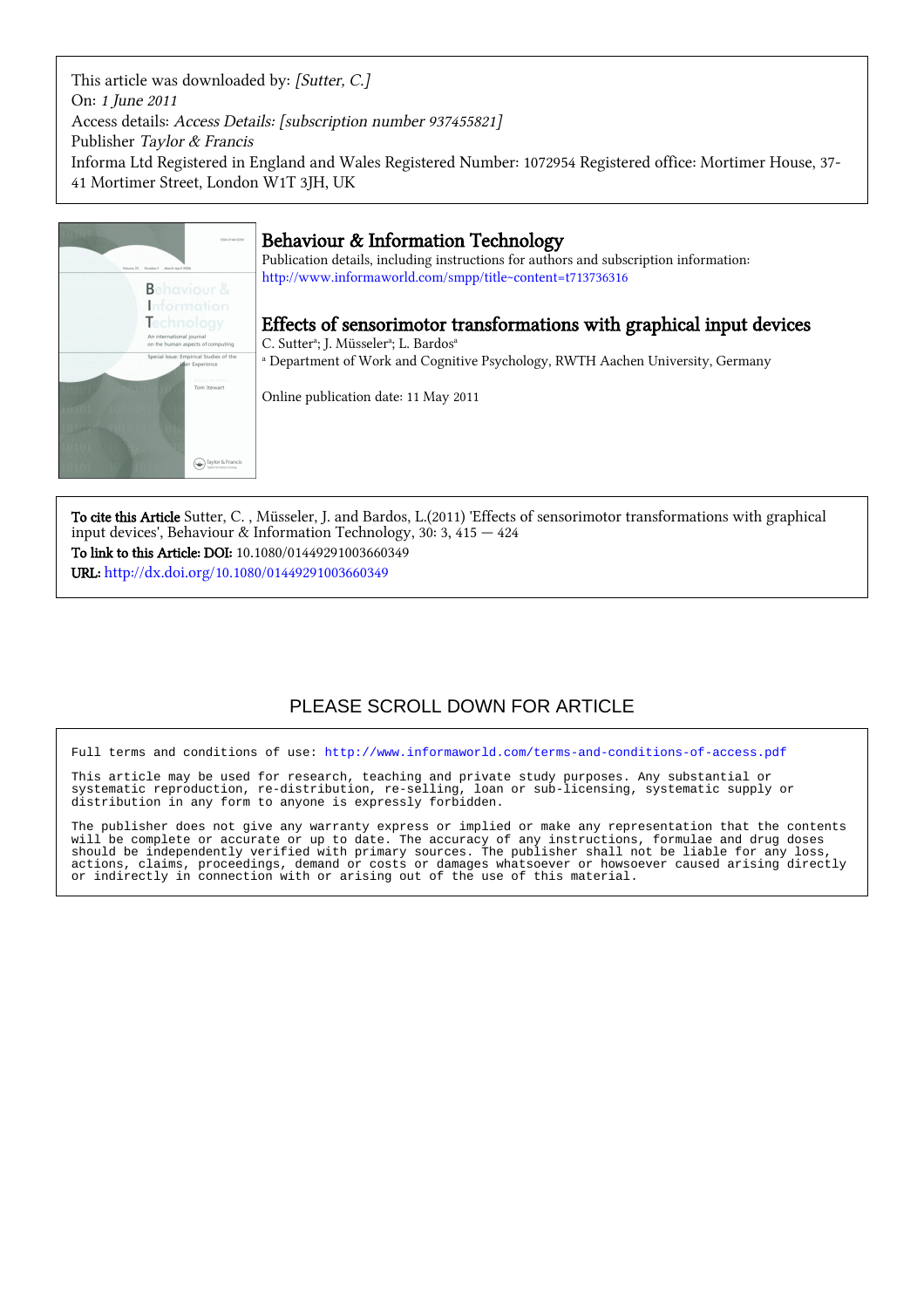

# Effects of sensorimotor transformations with graphical input devices

C. Sutter\*, J. Müsseler and L. Bardos

Department of Work and Cognitive Psychology, RWTH Aachen University, Jägerstraße 17-19, 52056 Aachen, Germany

(Received 27 March 2008; final version received 28 January 2010)

The impact of sensorimotor transformations with graphical input devices is surveyed with regard to action control. Recent evidence lets us assume that the distal action effect (the moving cursor) rather than the proximal action effect (the moving hand) determines the efficiency of tool use. In Experiment 1, different gains were explored with a touchpad and a mini-joystick. In correspondence with our assumptions the results revealed evidence that Fitts' law holds for distal action–effect movements, but less for proximal action–effect movements. Most importantly, this was not only true for the touchpad but also for the mini-joystick. We further found a more efficient use of the touchpad in comparison to the mini-joystick when a high gain was used. In Experiment 2, the dominance of the action effect on motor control was confirmed in an experiment with a digitiser tablet. The tablet amplitude was held constant, but again, movement times followed the perceived index of difficulty on the display. It is concluded that Fitts' law did not rely on the movements of the motor system, but on the distal action effects on the display (changes in visual space). Distal action–effect control plays an important role in understanding the constraints of the acquisition and application of tool transformations.

Keywords: action effect; visual feedback; gain; Fitts' law; sensorimotor transformation

## 1. Introduction

Tool use in modern work often challenges the human motor system, especially when the execution and observation of motor skills are spatially separated, and when transformations are in effect. The use of computer input devices is only one example in this respect. More elaborate tools are used for instance in laparoscopic surgery, virtual reality (VR) or teleoperation. Recent studies (Kunde *et al.* 2007, Müsseler *et al.* 2008) give evidence that distal action effects (the moving cursor on the display) play the more essential role in controlling tools than proximal action effects (the moving hand). We aim to further the understanding of cognitive processes that mediate the usability of input devices. In two experiments we evaluate user behaviour towards changes in motor space and/or visual space. We will question, what is more important for controlling input devices successfully, to supervise one's own hand or the cursor movement on the display? As a consequence changes in either motor space or visual space should have a predominant influence on performance. The findings will help to understand the constraints of the acquisition and application of tool transformations.

Sensorimotor transformations with input–output devices differ in two aspects. Firstly, the input device manipulation (proximal effect) can or cannot correspond to the cursor action (distal effect). For example, most input devices (e.g. mouse, digitiser tablet, touchpad, displacement joystick or flystick) transform hand movements into cursor movements. The transformation is kept rather simple, i.e. the relationship between the moving hand and the cursor movement is obvious to the user. A considerable amount of studies (for an overview see Douglas and Mithal (1997)) reported a very efficient usage of motion-transforming input devices. Other input devices are rotary (e.g. trackball) or force-sensitive (e.g. isometric joystick or spacemouse). The transformation between applied rotation or force is less obviously connected to the cursor movement. Consequently, the user has more difficulties to anticipate the movement path, to control it and to terminate it successfully (e.g. Armbrüster *et al.* (2007), Card *et al.* (1978), Douglas and Mithal (1997), Epps (1986), Sutter (2007), Sutter and Müsseler (2007)).

Secondly, when operating a device the user has to account for a considerable display-control gain. Generally, performance is best when the hand movements nearly match the cursor movements (gains between 1:0.8 and 1:2). The missing concordance between one's own action and the intended action's effect (i.e. the cursor movement) accounts for interferences, and leads to increased movement times and/or errors for very low and high gains (for digitiser tablet see Accot and

<sup>\*</sup>Corresponding author. Email: christine.sutter@psych.rwth-aachen.de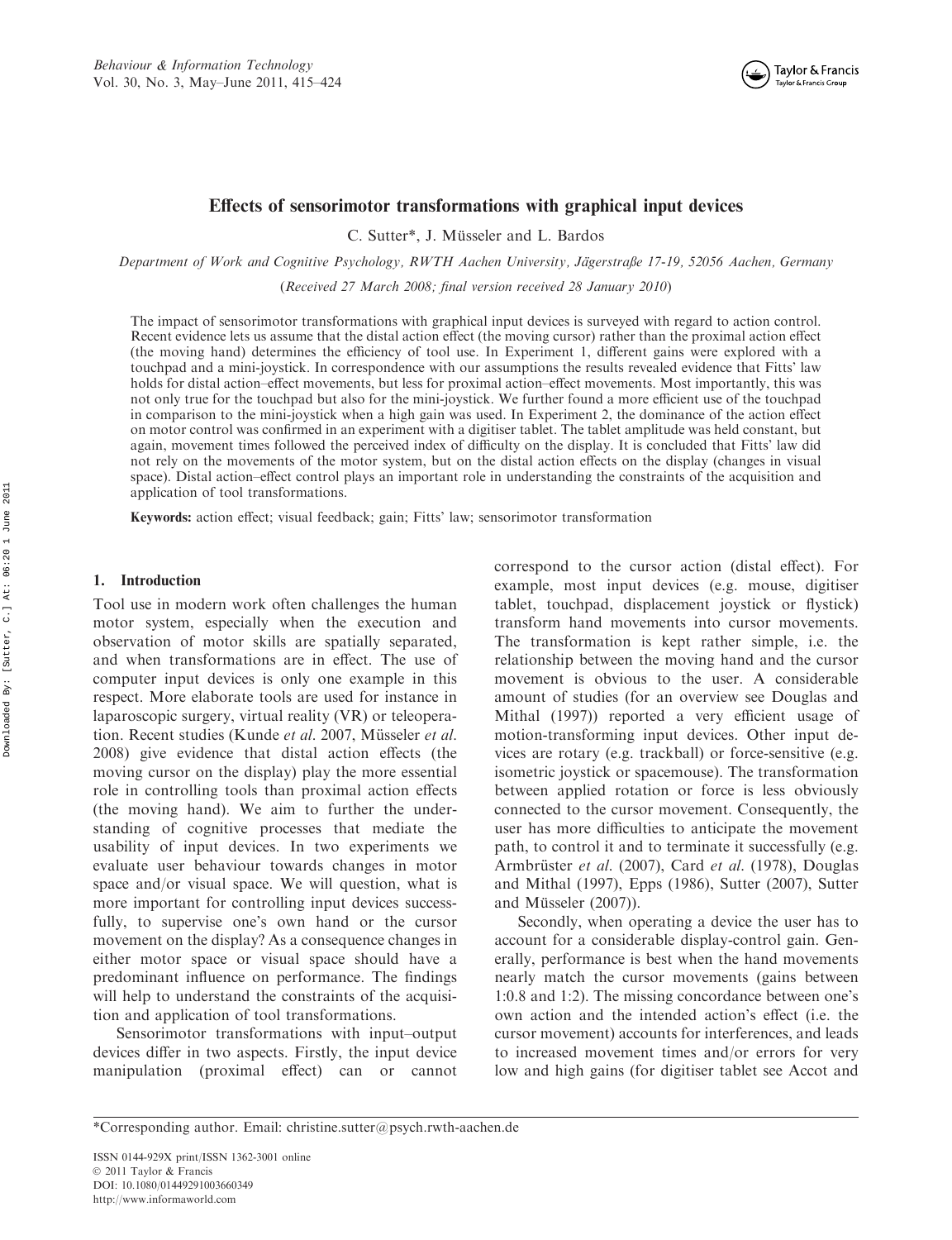Zhai (2001), Arnaut and Greenstein (1986, 1990); for trackball see Arnaut and Greenstein (1986, 1990); for mouse see Casiez et al. (2008), MacKenzie and Riddersma (1994), Lin et al. (1992), Tränkle and Deutschmann (1991)). The findings of previous studies suggest that it is the concordance (discordance) between hand action and cursor movement that facilitates (hampers) performance. However, none of these studies conceptualised the usability of input devices with regard to action–effect control. Here, we provide a first step towards such a cognitive account in human–computer interaction. The theoretical basis will provide a better understanding of the cognitive strategies mediating the interaction in technical environments.

Of course, pointing with a cursor to a certain position on a display requires always a corresponding hand movement (except for isometric devices), thus hand movement and cursor movement are usually confounded. But this does not necessarily imply that hand movement and cursor movement are equally represented and used in the same way for controlling movements. On the contrary, recent evidence lets us assume that the action effect is essential regarding these kinds of tool use. For example, Kunde et al. (2007) (see also Müsseler *et al.* (2008)) introduced a lever to reach at a stimulus with the lever's effect point. Using different pivot points for the lever allowed dissociating effects between proximal hand-movement direction and distal tool-movement direction. For example, when the effect point of the lever was in front of the pivot point and thus on the side of the hand, hand movement and effect movement corresponded. If it was beyond the pivot point, hand movement and effect movement were contrary. The finding was that reactions were performed more efficiently when the tip of the tool was moved towards the stimulus, irrespective of the hand movement. This was clear evidence for the assumption that the intended action effect determines the response.

What does this finding mean for tool use in modern workplaces? Take for example the laparoscopic surgery. Here, the surgeon inserts a tool through a tiny, artificial aperture in the patient's torso. Although this operation technique has many advantages from a medical point of view, it creates severe problems for the surgeon as well. The aperture functions as a pivot and inverts the surgeon's hand movement and tool movement direction, i.e. if the surgeon moves the hand to the right the tool tip inside the body moves to the left and vice versa. The results from Kunde et al. (2007) suggest that what counts most in this situation is the representation of the distal action effect (i.e. tool tip moves towards stimulus), not the proximal effect (i.e. surgeon's hand moves towards the stimulus). This

finding is consistent with predictions proposed by the ideo-motor principle (Greenwald 1970, James 1890; for recent overviews of empirical evidence see e.g. Hommel et al. (2001), Nattkemper and Ziessler (2004)). Any intentional act requires a goal, that is, some anticipatory representation of the intended action effect. The anticipation of these action effects may fulfil a generative function in motor control: actors select, initiate and execute a movement by activating the anticipatory codes of the movement's effects. These may be representations of body-related effects, like tactile feedback from the moving hand operating a tool (proximal effects). However, the intended action effects when using a tool are the movements of the tool tip displayed on the screen (distal effects). As a consequence, they should play the more essential role in controlling a tool successfully.

The present article aims to explore if these conclusions will also hold for controlling input devices, especially when these tools are force-controlled and require no hand movement at all. In Experiment 1, we evaluated a touchpad and a mini-joystick. The touchpad is motion-controlled and the mini-joystick is force-controlled. They represent the class of small input devices, integrated for example in mobile devices (camera, mobile phone, laptop computer) or in medical equipment (ultrasound system). Motor control is much more difficult when using small input devices due to restricted motor space (Accot and Zhai 2001) and less inertia (Douglas and Mithal 1997). So, effects from previous studies might be underestimated for these tools. We introduced changes in motor space and/or visual space by varying gain, target amplitude and size. We explored whether Fitts' law (Fitts 1954) would hold for cursor movements produced by touchpad and isometric mini-joystick in a comparable way. Of special interest in the present context was that the handling of the mini-joystick required no hand movement at all and that the cursor movements resulted only from the hand-force transformation. Nevertheless, the action–effect account claims that Fitts' law holds for action–effect movements (i.e. the cursor movements), irrespective of the input device and gain used. The reason for this is given by the very robust nature of the psychomotor law, which holds not only for all kinds of manual movements (e.g. finger, wrist, arm: Langolf *et al.* (1976)) but also for movement imagination (e.g. Grosjean et al. (2007)) and transformed movements (e.g. mouse: Casiez et al. (2008); touchpad, mini-joystick: Sutter (2007)), as long as the reference to the ballistic nature of rapid aimed movements is apparent. Experiment 2 tested the generalisation of the findings with a digitiser tablet. In motion-controlled input devices, hand movement and cursor movement are usually confounded, and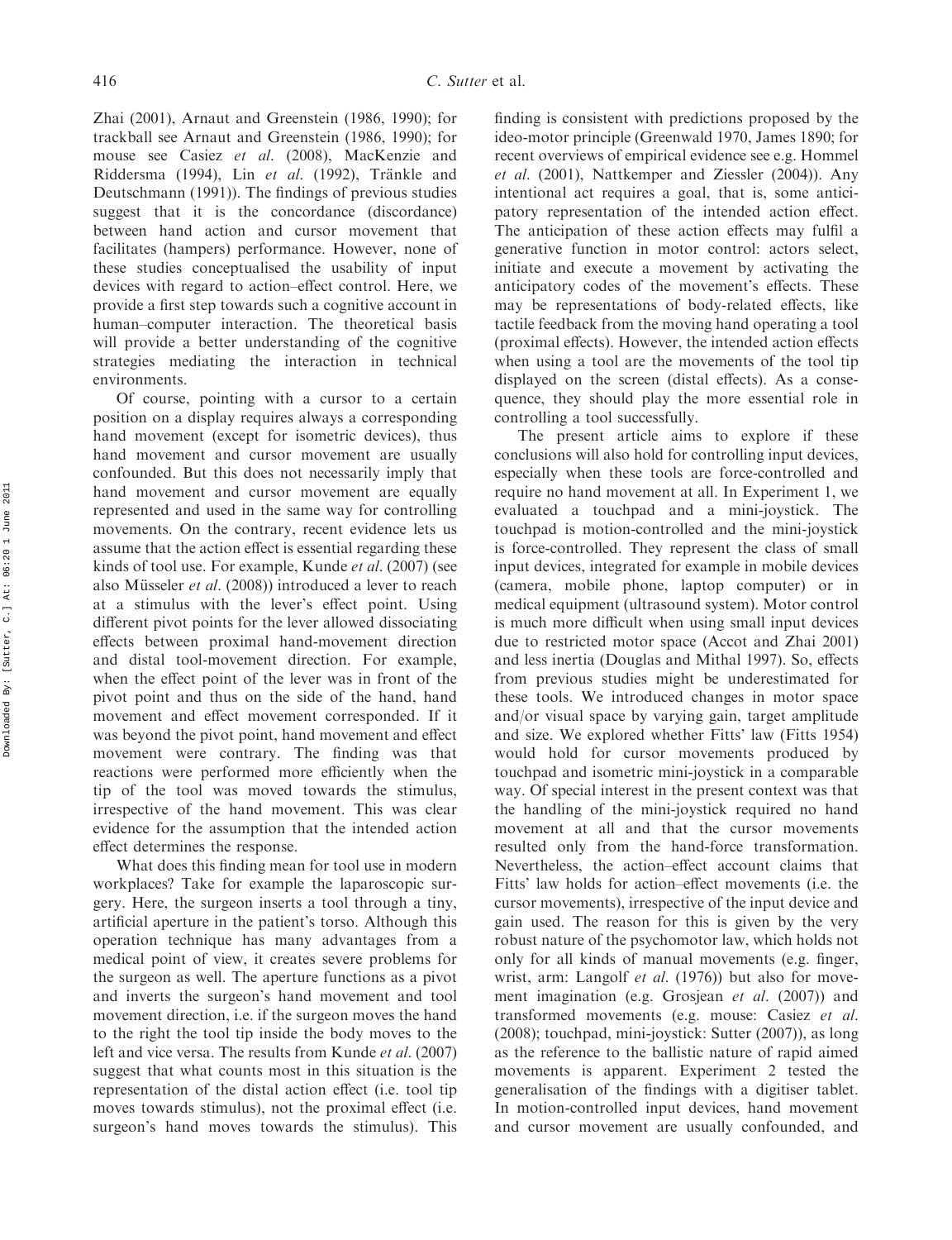hence we introduced changes in visual space only. Although in this experiment the proximal hand movements were kept constant, Fitts' law should again hold for the action–effect movements (i.e. the cursor movements) produced by different gains.

## 2. Experiment 1

Sensorimotor transformations of touchpad and minijoystick are basically different and represent different classes of input devices. The touchpad is an isotonic device. Its gain is a function of finger motion to cursor motion. The mini-joystick represents an isometric device, i.e. the gain is a function of finger force to cursor speed. To compare device performance in a precisely and methodologically objective manner, a number of input and output factors have to be considered, e.g. differences in receptor-effector processes, sensitivity of device and cursor speed. In accordance with the action–effect account we expect the more corresponding input–output transformation of the touchpad to be used more efficiently than the less corresponding transformation of the mini-joystick. Also in accordance with the action–effect account we predict Fitts' law to hold for cursor movements produced by the mini-joystick as well, although this input device does not require a translational movement of the hand.

#### 2.1. Method

# 2.1.1. Pretest

The experimental comparison of input devices with different input–output parameters reveals methodological problems. Note that the two input devices differ in several features too, apart from transforming finger motion (isotonic) and finger force (isometric) into cursor movements. These features are inherent properties of the devices and are not aimed at in the present study. However, to minimise the differences and to allow an experimental comparison of performance we measured the output parameters of each device and adjusted cursor speed on a similar level (for the methodology of the pretest in more detail see Sutter (2007)).

Cursor velocity was measured when the maximum speed of finger movement (touchpad) or the maximum force of finger press (mini-joystick) was applied to the input device. The pretest was conducted for the touchpad and mini-joystick of a Dell Inspiron 8100 laptop computer. For the duration of 2 min, the cursor was moved as fast as possible horizontally on the display  $(N = 3$  participants). This procedure was repeated for all 11 gain settings provided by the system

(low to high). For each gain setting, cursor speed was calculated by the ratio of cursor movement to time.

On the 11-point presetting scale, the 'low' gain settings (settings 1–3) resulted in a cursor speed below 1000 p/s, the 'medium' (settings 4–6) between 1000 and  $3500 \text{ p/s}$  and the 'high' setting (settings 7–11) in a cursor speed higher than 3500 p/s. In the present experiment we will focus on the 'low' (3) and 'high' (7) gain settings. Setting 3 resulted in a rather slow cursor movement on the screen, comparable to a cursor speed below the average mouse speed. A fast cursor speed was given with setting 7, which was above the average mouse speed found in desktop computers. For touchpad and mini-joystick, respectively, low gain (setting 3) resulted in a cursor speed at about 563 p/s and 970 p/s. Cursor speed was high (setting 7) at about 4565 p/s and 3760 p/s. Apparently, gain specifications as preset by the device drivers do provide an approximation of cursor speed between touchpad and mini-joystick.

#### 2.1.2. Participants

Twenty students from the RWTH Aachen University (five males) volunteered for the study. They were all highly experienced laptop users: 10 students used the touchpad (3 males) and 10 students used the minijoystick (2 males) as their regular graphical input device. Their expertise in operating the input device was determined by the daily contact hours with the laptop and the particular input device. All of them had been full-time laptop users for more than 2 years, with an average use of 2.7 h/day (SD = 2.2). Expert groups did not differ according to their laptop habits (t-tests n.s.). It was controlled that experts with one input device were having no (or less) experience with the other input device.

## 2.1.3. Apparatus and stimuli

Participants sat in front of a laptop computer (Dell Inspiron 8100) that was connected to an external 15" TFT flat screen (Iiyama TXA 3841J) with a  $1024 \times 768$  resolution. The input devices integrated in the laptop were a touchpad, a flat 60 mm  $\times$  44 mm touch sensitive panel and a mini-joystick, a small forcesensitive joystick placed between the 'G', 'H' and 'B' keys on the keyboard. Two mouse buttons were arranged horizontally in the wrist rest.

On the display a cross-hair cursor and a target box were presented in black colour on white background. The point-click task included to move the cursor inside the target box, and to press the left mouse button. Target boxes appeared in two sizes (2.5 mm and 5.0 mm) and in two distances (25 mm and 50 mm).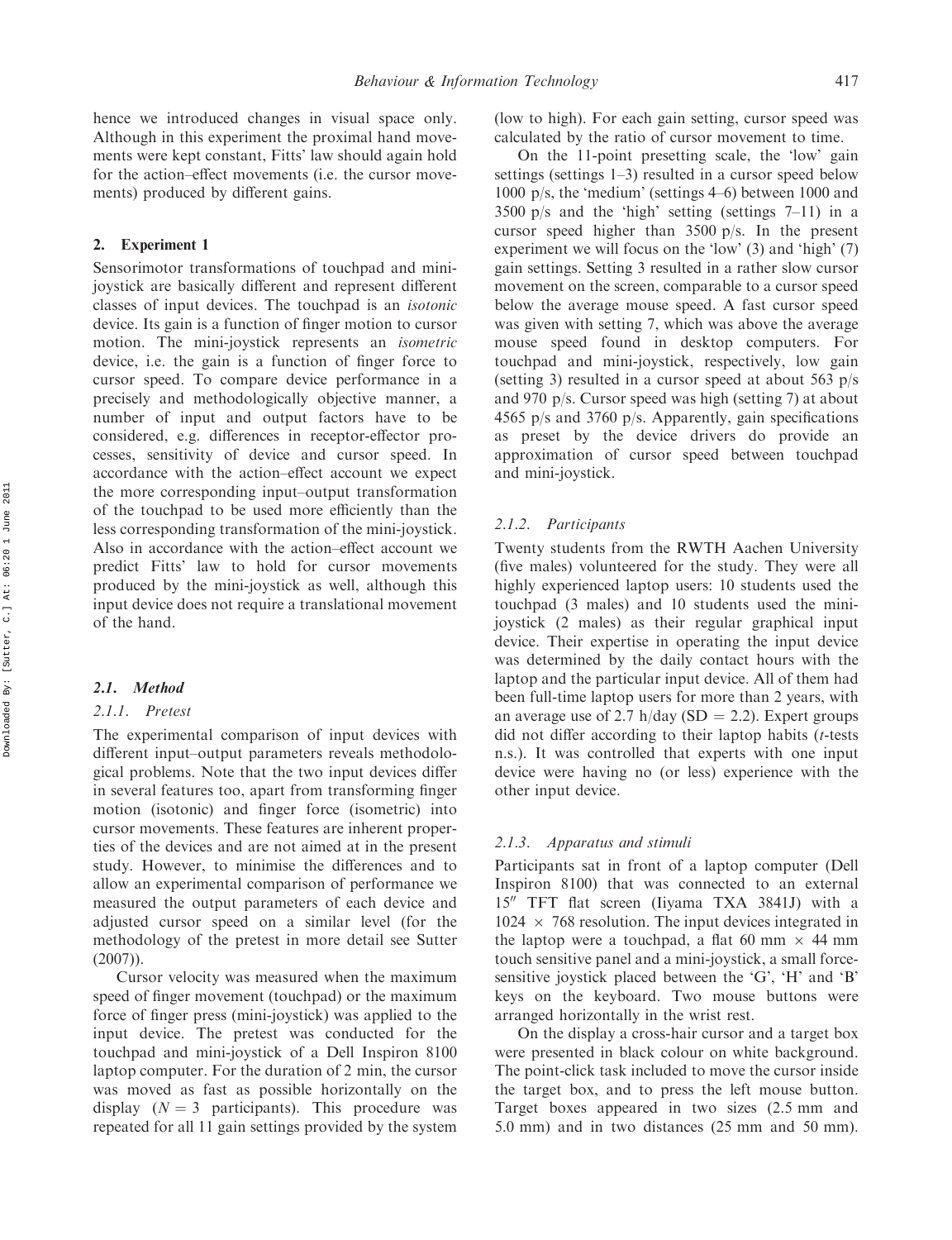Indices of difficulty (IDs) according to Fitts' law (ISO 9241-9 2000, MacKenzie 1992) were 2.6, 3.5 and 4.4 bits. The target box was always located centrally. The starting position of the cursor was placed in eight different directions (45 $^{\circ}$ , 90 $^{\circ}$ , 135 $^{\circ}$ , 180 $^{\circ}$ , 225 $^{\circ}$ , 270 $^{\circ}$ ,  $315^{\circ}$  and  $360^{\circ}$ ) relative to the target excluding confounds with movement direction.

# 2.1.4. Procedure

Participants were assigned to two experimental conditions according to their expertise with touchpad or mini-joystick. In the motion transformation condition all participants were exclusively experts with the touchpad and operated the touchpad throughout the experiment. In the *force* transformation condition participants were mini-joystick experts and solved the experimental point-click tasks by operating the minijoystick. Each trial started with a self-paced press of the space bar. The task was to move the cursor inside the target box and confirm the correct positioning by pressing the left mouse button. Participants were instructed to move the cursor as fast and accurate as possible, and to operate the input device with their dominant hand, the left mouse button with their nondominant hand.

The *movement time* was defined as the interval from onset of cursor movement to final button press. Error percentages were calculated on the basis of trials where the left mouse button was pressed when the cursor was not inside the target box. The participants worked throughout a block with low gain of the cursor (gain 3) and a block with high gain (gain 7). The order of the gain conditions was counterbalanced across participants. Each block consisted of four ID conditions (with 16 repetitions) and additional 10 training trials in advance of each block. In total, the experiment lasted 30 min.

# 2.2. Results

The data were analysed with a 2  $\times$  2  $\times$  3 analysis of variance (ANOVA) with the between-subject factor 'sensorimotor transformation' (movement vs. force transformation) and with the within-subject factors 'cursor gain' (low vs. high) and 'ID' (2.6, 3.5 and 4.4 bits). For movement times, the ANOVA revealed a significant main effect of the group factor 'sensorimotor transformation'  $(F(1, 18) = 10.49; p < 0.01)$ . Movements times were generally 225 ms shorter with the touchpad than with the mini-joystick, but this advantage based on the high-gain condition  $(\Delta$  377 ms;  $p < 0.01$ ) and less on the low-gain condition (n.s.), resulting in a significant interaction between sensorimotor transformation and cursor gain

 $(F(1, 18) = 22.35; p < 0.01)$ . Movement times significantly decreased with the touchpad from the low gain to the high gain condition (1399 vs. 1162 ms;  $p < 0.01$ ), while they remained nearly unaffected by gain change with the mini-joystick (1473 vs. 1539 ms; n.s.).

Additionally, the main effects of the factors 'cursor gain'  $(F(1, 18) = 7.14; p < 0.05)$  and 'ID'  $(F(2,$  $17$ ) = 353.13;  $p < 0.01$ ) were significant. Movement times increased from the easiest (2.6 bits) to the most difficult task (4.4 bits). However, this increase of movement times was more pronounced in the low-gain condition with an increase of 874 ms than in the highgain condition (increase of 633 ms) yielding a significant interaction between both factors with  $F(2)$ ,  $17$ ) = 20.18;  $p < 0.01$ . The analysis of the error percentages revealed no significant effects. Participants responded quite accurately with a mean error percentage below 5%.

The data were further analysed with regard to effects of ID according to Fitts' law (Fitts 1954). For each of the four gains by transformation conditions a separate regression analysis with the 4 ID conditions  $(=\log_2 (A/W + 1)$ , modified formula by MacKenzie (1992)), was calculated for movement time (Figure 1). In the low-gain conditions slopes were different from zero (all with  $p \leq 0.05$ ) and they were comparable between touchpad and mini-joystick (482 ms/bits and 488 ms/bits). Intercepts did not differ significantly from zero. Overall, regression lines fit the data very well and ID accounted for most variance in movement time in the low- (all  $R^2$  above 0.95) and high-gain conditions (all  $R^2$  above 0.68).

## 2.3. Discussion

There were three main findings of Experiment 1. Firstly, the touchpad was used more efficiently than the mini-joystick when a high gain was used. At first glance – and in accordance with our hypotheses – the more demanding force transformation of the minijoystick seems to be inferior when compared with the motion transformation of the touchpad, especially when a higher gain was introduced. At second glance, however, results showed an impact of gain change on touchpad performance only. As observed for other motion transforming input devices (e.g. Accot and Zhai (2001), Casiez et al. (2008), Jellinek and Card (1990)) the gain change of the touchpad followed a half-parabola with an optimum for the higher gain condition. Remember, in the present experiment visual target sizes and distances were held constant. As a consequence low gain resulted in longer hand amplitudes on the pad and longer movement times than compared with those of high gain. More surprisingly, using a mini-joystick was totally unaffected by gain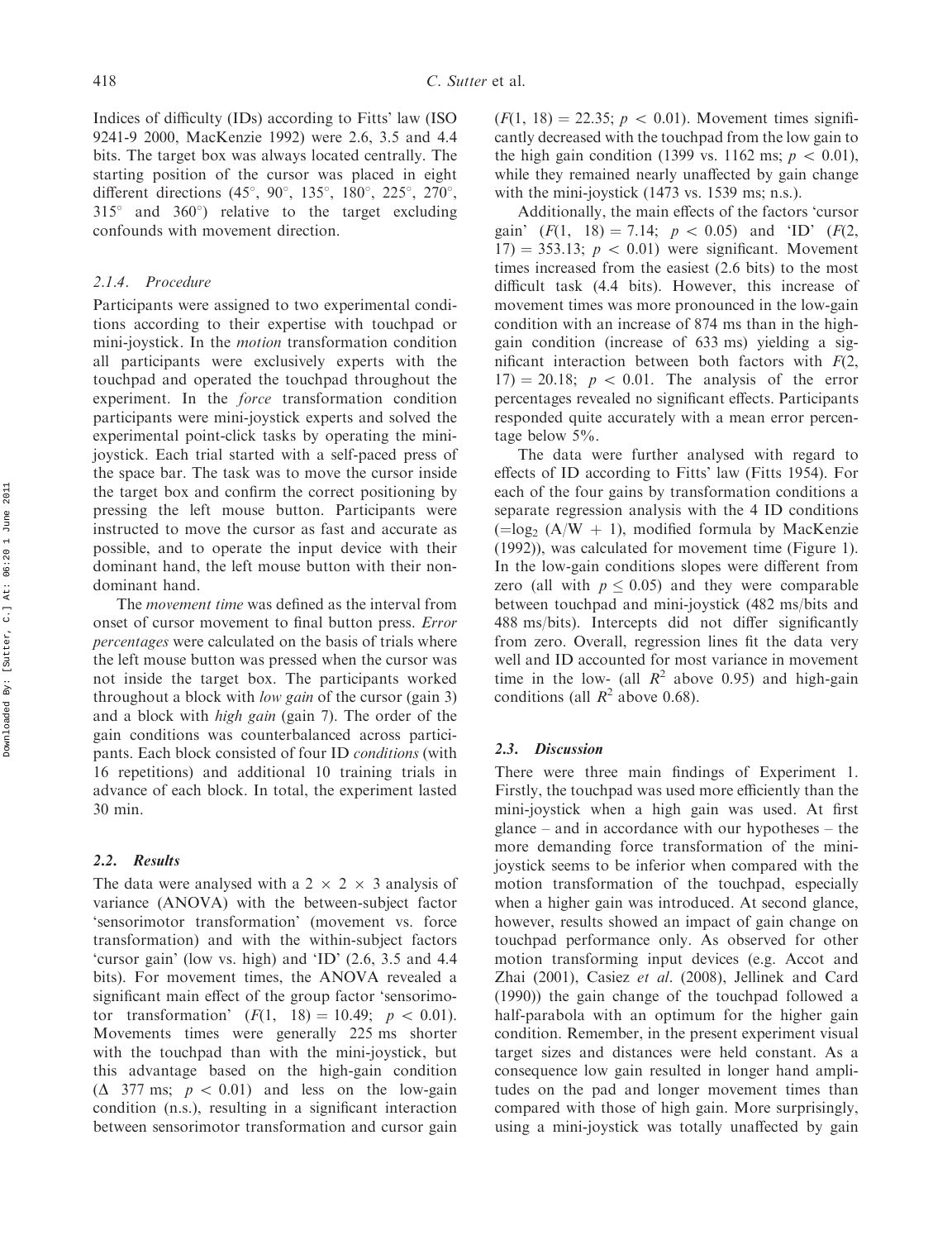

Figure 1. Mean movement times (ms) as a function of ID (bits) and gain for the touchpad and mini-joystick (Experiment 1).

and performance remained stable for low- and highgain settings. For now we can summarise that changes in motor space have an impact on motion transforming input devices, but not necessarily on force transforming devices.

Secondly, the regression analysis of movement time and ID revealed that Fitts' law holds for visually perceived action–effect movements, that is, for cursor movements on the display. Most importantly, this is not only true for the touchpad but also for the mini-joystick, in which force is the input. Thus, Fitts' law does not necessarily need movements of the motor system, but it holds for action–effect perception. In accordance with this finding, Grosjean *et al.* (2007) found when observers judged others' movements, they also tend to rate them with regard to Fitts' law. This is additional evidence in favour of the action–effect account. However, one might argue that each regression line in Figure 1 is based only on three IDs, which do not provide a sufficient database. Therefore, Experiment 2 aimed to extend and generalise the findings.

Thirdly, the observed difference in movement times for similar IDs but different amplitude/width combinations is also in accordance with previous work (Sheridan 1979, Sutter and Ziefle 2004). Contrary to Fitts' law, target size accounts for more variance in movement time than amplitude and – as a result – movements towards closer but smaller targets were executed slower than towards farther but larger targets.

#### 3. Experiment 2

One result of the previous experiment was that Fitts' law held for touchpad and mini-joystick. Since the use

of the mini-joystick did not need a translational hand movement, but force, our findings strongly supported the view that the display movements were controlled and executed by the anticipated action–effect movements (see also Sutter and Ziefle (2004, 2006)). The question of what the user controls is not answered that clearly, since hand movement and cursor movement were confounded in Experiment 1. Therefore, to replicate and extend the finding of visual action–effect control, a digitiser tablet was used in the present experiment with a Fitts' task. Within a block of the experiment, participants always executed the same proximal movement on the digitiser tablet (no change in motor space), but the gains and/or the target sizes varied (changes in visual space only). Movement times should be constant within a block if the proximal hand movement on the digitiser tablet actuates motor control. On the contrary, we expect them to vary with regard to Fitts' law, if it is the distal action effect on the display (i.e. the cursor movement) that determines movement times.

# 3.1. Method

#### 3.1.1. Participants

Nine students from the RWTH Aachen University (six males) participated in this experiment.

#### 3.1.2. Apparatus, task and stimuli

Participants sat in front of a digitiser tablet (WACOM Intuos2 A3) that was operated with a pen (WACOM Intuos2 Grip Pen). Experimental tasks were presented on a 17" CRT display (EIZO F563-T) with a 1024  $\times$ 768 resolution. A cover screened the hands from view.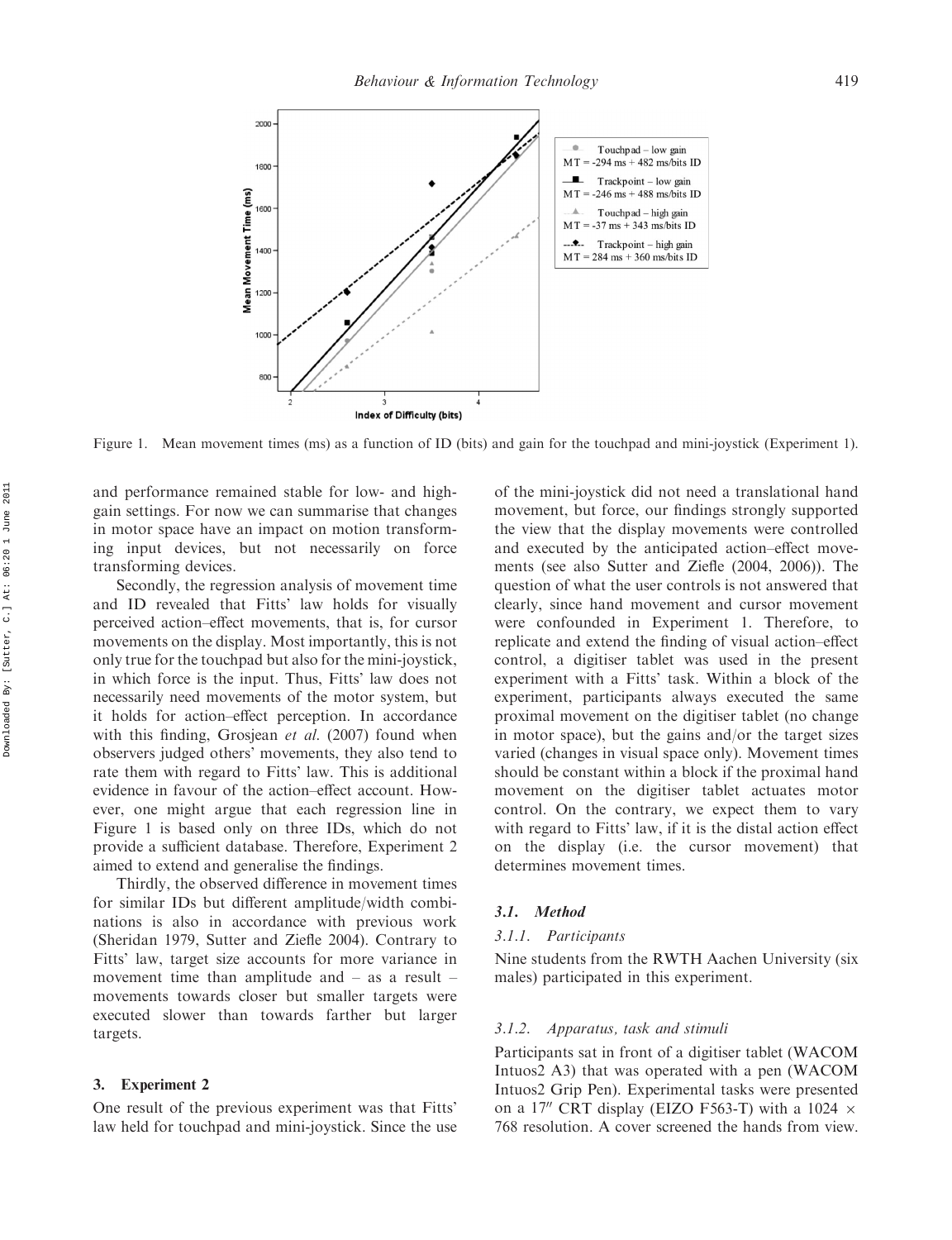Participants were only able to see the display of the cursor movement, not the movements of their hand on the digitiser tablet. The task involved moving the cursor back and forth between two target boxes that were horizontally displayed on the screen. Each trial lasted until 25 error-free movements occurred.

The movement distance of the hand (tablet amplitude) was the same for all trials within a block (20, 40 or 60 mm). Within each block movement distance of the cursor (display amplitude) varied as a result of gain factor (1.22 (low gain), 1.44 (middle gain) and 4.88 (high gain)). The display amplitude was 24 (low gain), 48 (middle gain) and 97 mm (high gain) within the 20-mm block, 48, 97 and 195 mm within the 40-mm block, and 73, 146 and 292 mm within the 60 mm block. Additionally, within each block the target sizes varied randomly with 5, 10, 20 and 40 mm. The combination of 24-mm display amplitude and 40-mm target size in the 20-mm block was skipped from the procedure, as overlapping target boxes resulted. For display amplitude and display target size the index of difficulty was calculated using Fitts' law (ID modification by MacKenzie (1992)). Display ID varied from 1.2 to 4.4 bits (11 different A/W ratios) for the 20-mm block, from 1.2 to 5.4 bits (12 different A/W ratios) for the 40-mm block and from 1.5 to 5.9 bits (12 different A/W ratios) for the 60-mm block.

#### 3.1.3. Procedure and design

Participants were instructed to continuously move the cursor back and forth between the two target boxes. As soon as they reached one target box the movement direction should be reversed without pausing in the target box. The instruction stressed the need to move continuously, and to move as fast and turn as accurately as possible.

The *movement time* was defined as the time for each target-to-target movement. Error percentages were calculated on the number of trials, where the reversal point of movement was outside the target box. The participants worked throughout the three blocks of tablet amplitudes. The order of blocks was counterbalanced across participants. Within a block, gain and target size were randomly varied. Each block consisted of 11 or 12 A/W combinations with 25 repetitions and additional  $3 \times 25$  training trials in advance of the experimental trials. In total, the experiment lasted about 45 min.

## 3.2. Results

Blocks of tablet amplitudes were analysed with separate ANOVAs with the within-subject factors 'gain' (low, middle and high) and 'target size' (5, 10,

20 and 40 mm). For all tablet amplitudes a comparable pattern of results was found (Figure 2a–c). Movement times and error percentages were increased with the high gain compared to the low and middle gain. In all gain conditions, movement times and error percentages were lowest for the largest target and increased as a function of target size. Movement times increased from 301 to 519 ms with the 20-mm tablet amplitude (Figure 2a), from 404 to 797 ms with the 40-mm tablet amplitude (Figure 2b) and from 514 to 976 ms with the 60-mm tablet amplitude (Figure 2c). Corresponding effects were observed in the errors: error percentages increased from 1 to 19% with the 20-mm tablet condition, from 3 to 22% with the 40-mm tablet condition and from 3 to 25% with the 60-mm tablet condition.



Figure 2. Mean movement times (grey) and percentage of errors (black) as a function of target size (mm) and gain for the tablet amplitudes (a) 20, (b) 40 and (c) 60 mm (Experiment 2).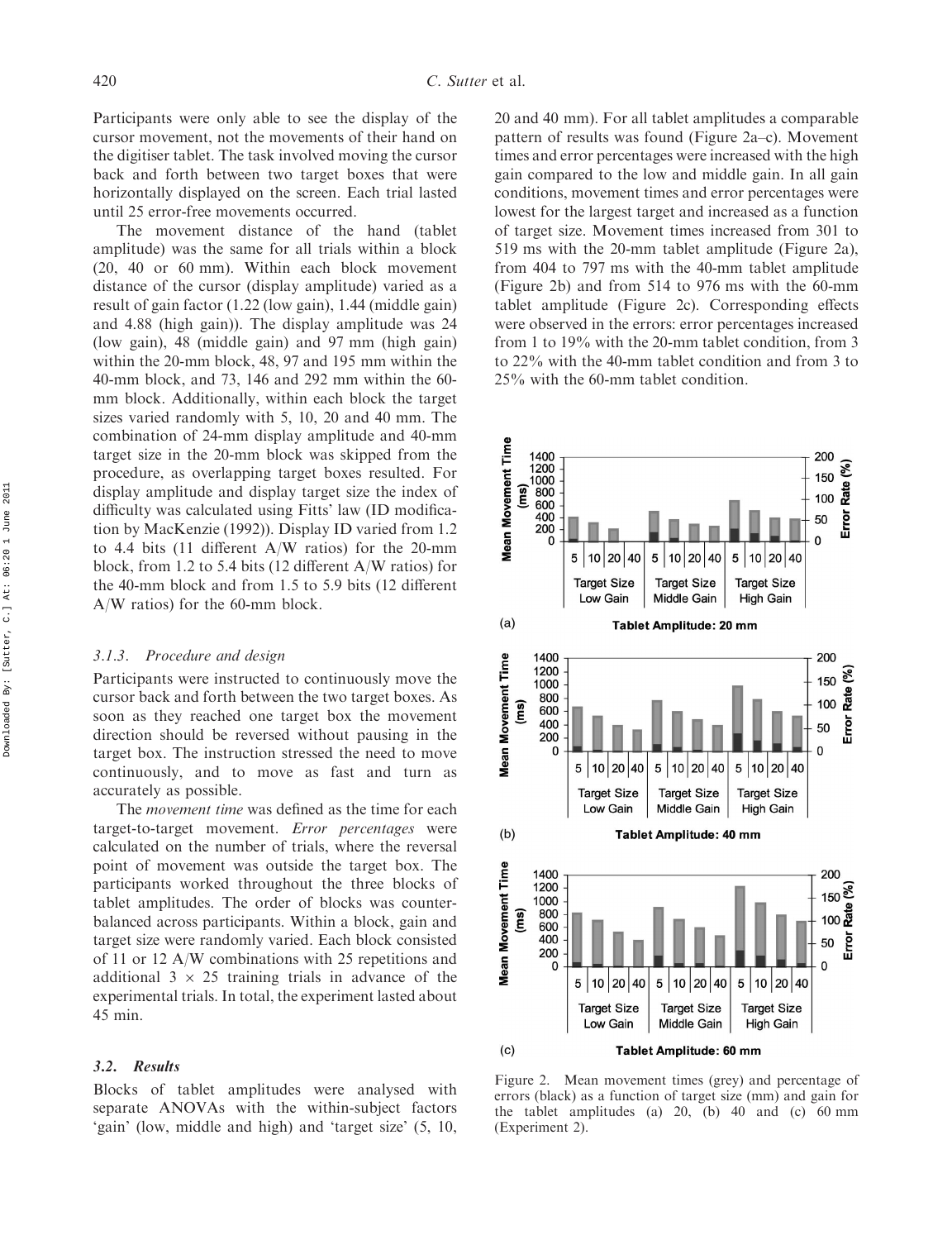The ANOVA of movement times revealed consistently significant main effects of the factors 'gain' (20 mm:  $F(2, 7) = 57.66$ ;  $p < 0.01$ ; 40 mm:  $F(2, 7) = 57.66$ ;  $p < 0.01$ ; 40 mm:  $7) = 43.80; p < 0.01$  and 60 mm:  $F(2, 7) = 33.99;$  $p < 0.01$ ) and 'target size' (20 mm:  $F(3, 6) = 48.40$ ;  $p < 0.01$ ; 40 mm:  $F(3, 6) = 32.10$ ;  $p < 0.01$ ; 60 mm:  $F(3, 6) = 53.93; p < 0.01$ . The interactions were always not significant.

Corresponding effects were observed in the ANOVA of error percentages for gain (20 mm:  $F(2, 7) = 18.22$ ;  $p < 0.01$ ; 40 mm:  $F(2, 7) = 24.05$ ;  $p < 0.01$ ; 60 mm:  $F(2, 7) = 21.05$ ;  $p < 0.01$ ) and target size (20 mm:  $F(3, 7)$ 6)  $= 7.90$ ;  $p < 0.05$ ; 40 mm:  $F(3, 6) = 20.44$ ;  $p < 0.01$ ; 60 mm:  $F(3, 6) = 20.52$ ;  $p < 0.01$ ). For the tablet amplitude of 60 mm the interaction of gain and target size was also significant  $(F(6, 3) = 9.01;$  $p < 0.05$ ).

The data were further analysed with regression analyses. For each tablet amplitude separate regression lines were calculated between movement time and ID (with 11 and 12 different A/W ratios; Figure 3). Slopes were different from zero (all with  $p \leq 0.001$ ) and increased with tablet amplitude (from 129 to 153 and 174 ms/bits for the tablet amplitudes of 20, 40 and 60 mm, respectively). The intercept differed significantly from zero in the conditions with the 20-mm  $(p < 0.05)$  and 40-mm tablet amplitude  $(p < 0.01)$ . Over all, regression lines fit the data very well (all  $R^2$ ) above 0.94). The regression analysis with tablet



Figure 3. Mean movement times (ms) as a function of ID (bits) for the tablet amplitudes 20, 40 and 60 mm (Experiment 2).

amplitude, target size and gain accounted for most variance of movement time ( $R^2 = 0.88$ ) with MT = 151  $ms + 94$  ms/cm  $A_{tablet} - 99$  ms/cm  $W_{display} + 72$  ms/unit gain. Intercept and slopes differed significantly from zero ( $p < 0.01$ ). Within a given ID movement times were lowest if the gain was 1:2.44 and increased if gain was below  $(1:1.22)$  or above  $(1:4.88)$  that optimum.

Separate regression lines were also calculated between error percentage and ID. Slopes differed from zero (all with  $p < 0.01$ ) and decreased with tablet amplitude (from 10 (20 mm) to  $8\frac{\frac{9}{6}}{bits}$  (40 mm) and 60 mm)). The intercept differed significantly from zero (all with  $p < 0.01$ ) and decreased with tablet amplitude (from  $-14$  (20 mm and 40 mm) to  $-16\%$ bits (60 mm)). Overall, regression lines fit the data very well (all  $R^2$  above 0.82). The regression analysis with tablet amplitude, target size and gain accounted for most variance of errors ( $R^2 = 0.80$ ) with MT = 2% +  $1\%$ /cm A<sub>tablet</sub> – 5%/cm W<sub>display</sub> + 5%/unit gain. Slopes differed significantly from zero ( $p < 0.05$ ). Within a given ID error percentages were lowest if the gain was between 1.22 and 2.44 and increased if the gain was above that optimum (4.88).

## 3.3. Discussion

We can conclude in accordance with our assumptions and the findings of Experiment 1 that it was the target distance and the target size on the display that determined movement times. In other words, as tablet amplitudes were held constant in each panel of Figure 2a–c, Fitts' law holds again for the action–effect movements on the display (i.e. the cursor movements). Performance was best if the gain was 2.44 and dropped with lower or higher gains. Once more, this result confirms the optimum gain setting for motion transforming input devices (cf. Arnaut and Greenstein (1986, 1990), Lin et al. (1992), Tränkle and Deutschmann (1991)).

A further observation of the present experiment was that participants were mostly unaware of their tablet amplitude. Informal reports gathered after the experiment revealed that participants did not notice that the hand amplitude remained constant within a block and only display amplitude was varied by a change in the gain. In other words, the proprioceptive feedback of the hand movement did not countervail against the visual action effect (cf. Müsseler and Sutter (2009)).

Two aspects are critical to note. First, the cursor movements on the display did not only determine movement times, but they also depended strongly on the tablet amplitude. Comparing the panels of Figure 2a–c, larger tablet amplitudes seemed to lead to an increase in movement times. One might argue that for the smaller tablet amplitudes movements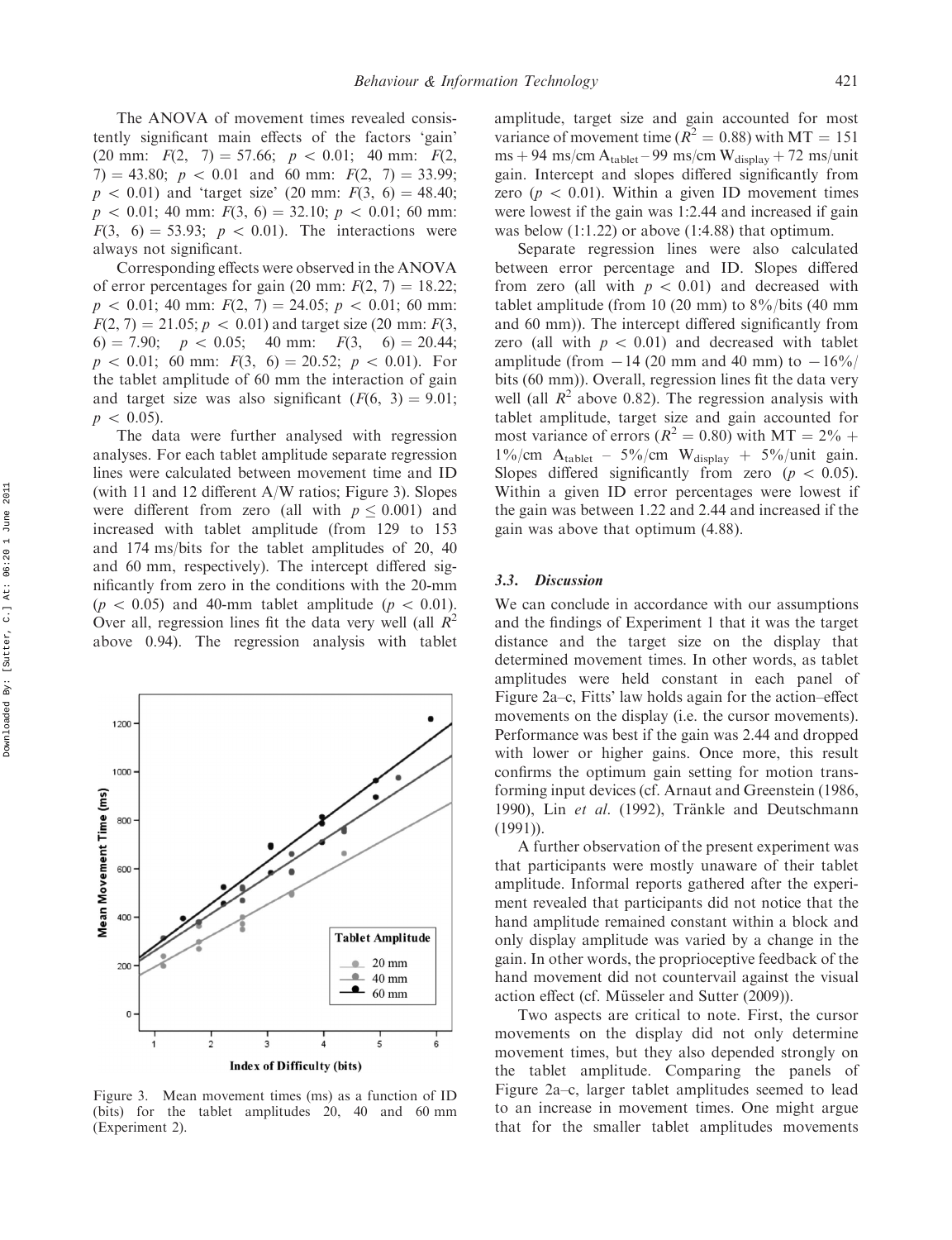involve distal joints (e.g. finger, wrist), which produce shorter movement times. Contrary, for larger tablet amplitudes movements involve proximal joints (e.g. arm) yielding longer movement times (Langolf et al. 1976, Bohan et al. 2003). However, in our experiment participants were able to cover all distances with wrist movements, even the longest distance of 60 mm. This lets us conclude that the increase of hand amplitude intensified the impact of changes in visual space. And furthermore, if distal joints were involved even stronger effects on movement time can be expected.

Second, the increase in movement times is not just described by an additive component, as the different slopes of regression lines in Figure 3 suggest. When additionally error percentages were taken into account, we found an increase of errors with the larger tablet amplitudes. This further increased movement time. In other words, if participants had worked more accurately then the increase in movement times would have been stronger as observed in the present data. Thus, one could even assume that the differences in slopes are rather underestimated than overestimated.

#### 4. General discussion

The present article aimed to examine the question of what the user controls when using an input device: the hand movement or the cursor movement. With regard to the action–effect account (Hommel et al. 2001) the intended action effects are achieved by the cursor movements on the display (distal effect). Consequently, we assumed that the cursor movements could play the more essential role in controlling an input device. The main finding of Experiment 1 was that Fitts' law holds for visually perceived action–effect movements, that is, for the cursor movements on the display. Most importantly, this was also true when the mini-joystick was used which required no translational movement of the hand. Obviously, Fitts' law did not need the movements of the hand, but the action–effect movements on the display. This finding was elaborated in Experiment 2. Participants performed a Fitts' task on a digitiser tablet with a pen without seeing their hand. Within each block of the experiment, participants always performed the same movement amplitude with their hand, while the amplitude on the display was changed by various gains. Results demonstrated that movement times varied with the amplitude and the target size on the display. Again, it was Fitts' ID calculated from display values that determined movement times.

When movements are represented and controlled by anticipating the distal movement effects, participants need to be less aware of their own hand movements (cf. the informal reports of the participants in Experiment 2; see also Müsseler and Sutter  $(2009)$ ).

The present findings revealed further evidence for the dominance of the distal action effects (i.e. the cursor movement on the display) over the proximal action effects (i.e. the hand movement on touchpad and digitiser tablet, or hand force applied to the minijoystick). This view makes sense, as it is a precondition for using tools successfully. If distal and proximal effects were equally important in information processing, any deviation between them would be a steady source of interference. To avoid this interference, actions should be represented by the action effects and thus by the laws which establish them.

As outlined in Section 1, the understanding of cognitive processes underlying tool use becomes increasingly important. Modern technologies progressively create workplaces in which movement execution and observation are spatially separated. Computer input devices are only an example in this respect. More challenging workplaces in which users act by technical equipment in a distant space are – for instance – laparoscopic surgery, VR (for training or product development) or teleoperation. Recent studies more and more revealed that what counts most for controlling movements successfully are the action effects in distant space (e.g. Kunde et al. (2007), Lukas et al. (2010), Massen and Prinz (2008), Müsseler et al. (2008)).

A second finding of Experiment 1 was that the impact of gain change was only apparent when using the motion transforming device (touchpad), but not when using the force transforming one (mini-joystick). Importantly, both input devices were handled by highly experienced users, which excludes that the discrepancies between devices are a matter of exercise. Instead, Fitts' law has to be taken into account, which is determined by the physical hand movement on the touchpad, but not by the finger press on the mini-joystick. It becomes obvious that the motion-transforming input device is additionally affected by changes in motor space, but the force-transforming device is not. Thus, if proximal target distance and size becomes shorter and larger, respectively, faster responses occur with the touchpad. Blanch et al. (2004) also found effects of ID in motor space and in visual space when performing movements on a digitiser tablet. With reference to our results we conclude that the concordance between proximal action effects (proprioceptive, tactile feedback from the moving hand) and distal action effects (moving tool) facilitate performance. However, we – more or less automatically – compensate for and adapt to smaller discordances (e.g. Rieger *et al.* (2005)). Larger discrepancies, as perceived with extreme gain changes (very low, very high) or unfamiliar transformations (force into speed or left into right transformations) produce interferences (e.g. gain transformations: Accot and Zhai (2001), Jellinek and Card (1990); transformation with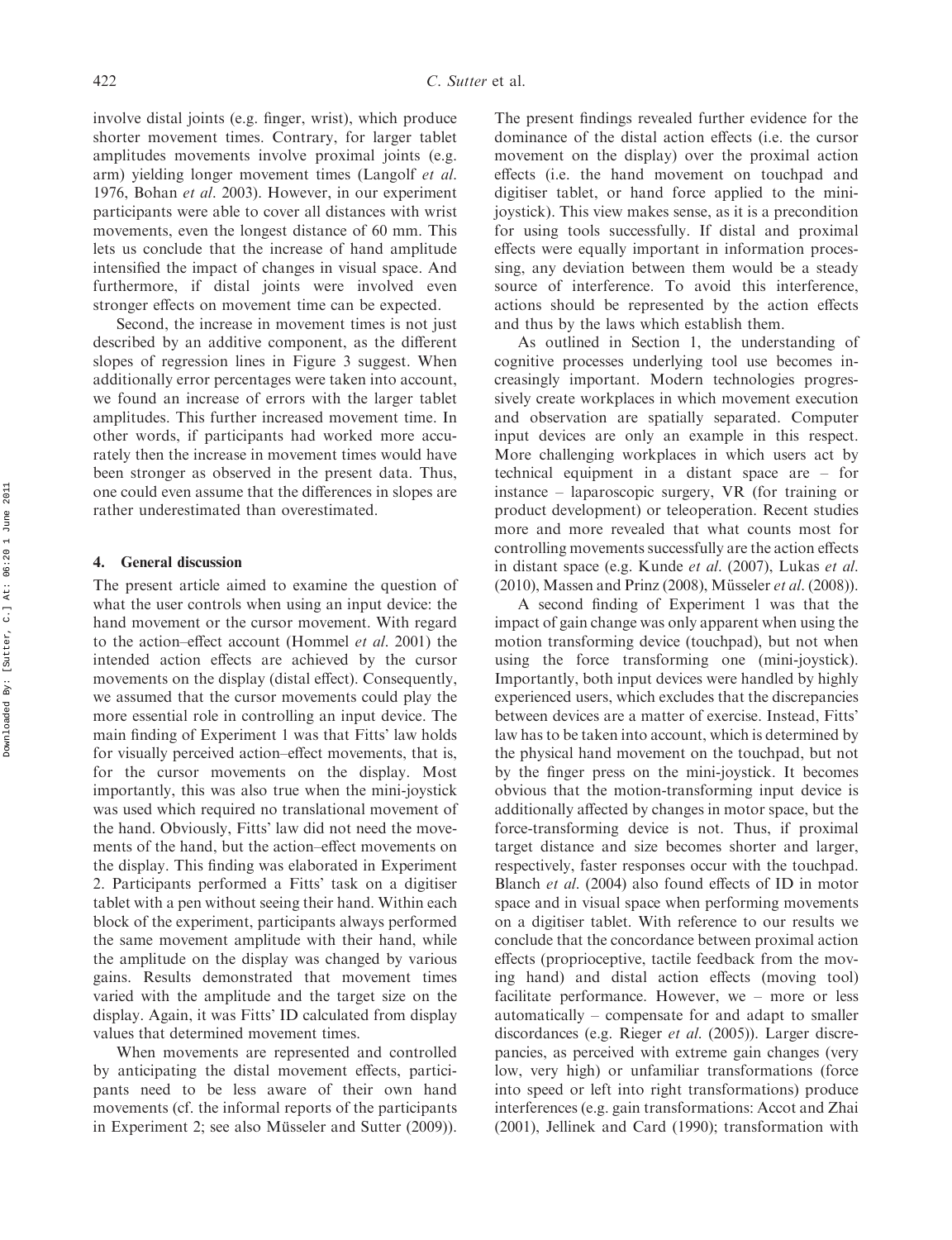changes in movement direction: e.g. Kunde et al. (2007), Müsseler et al. (2008); force transformations: Lukas et al. (2010), Sutter (2007)).

In sum, the present experiments allow theoretical and practical conclusions for a better understanding of controlling input devices or tools with sensorimotor transformations in technical environments. Based on the cognitive account of action–effect control (Hommel et al. 2001), our results revealed evidence that distal action effects are predominant in action control. In other words, supervising the cursor movement on the display plays a more essential role in controlling an input device than supervising one's own hand. However, the concordance or discordance between distal and proximal action effects is still able to facilitate or hamper performance.

#### Acknowledgements

The authors thank Rafael Ballagas, Jan Borchers, Eva Fortmann, Eva-Maria Skottke, Michael Wagner and Martina Ziefle for supporting this research. This research was supported by a grant from the German Science Foundation to both authors (DFG Su 494/4).

#### References

- Accot, J. and Zhai, S., 2001. Scale effects in steering law tasks. In: Proceedings of the SIGCHI Conference on Human Factors in Computing Systems, New York: ACM, 1–8.
- Armbrüster, C., Sutter, C., and Ziefle, M., 2007. Notebook input devices put to the age test: The usability of trackpoint and touchpad for middle-aged adults. Ergonomics, 50 (3), 426–445.
- Arnaut, L.Y. and Greenstein, J.S., 1986. Optimizing the touch tablet: the effects of control-display gain and method of cursor control. Human Factors, 28 (6), 717– 726.
- Arnaut, L.Y. and Greenstein, J.S., 1990. Is display/control gain a useful metric for optimizing an interface? Human Factors, 32 (6), 651–663.
- Blanch, R., Guiard, Y., and Beaudouin-Lafon, M., 2004. Semantic pointing: improving target acquisition with control-display ratio adaptation. In: Proceedings of the SIGCHI Conference on Human Factors in Computing Systems, New York: ACM, 519–526.
- Bohan, M., Thompson, S.G., and Samuelson, P.J., 2003. Kinematic analysis of mouse cursor positioning as a function of movement scale and joint set. In: Proceedings of the 8th Annual International Conference on Industrial Engineering, Theory, Applications and Practice, 10–12 November 2003, Las Vegas, NV, 442–447.
- Card, S.K., English, W.K., and Burr, B.J., 1978. Evaluation of mouse, rate-controlled isometric joystick, step keys and text keys for selection tasks on a CRT. In: R. Baecker and W. Buxton, eds. Readings in human– computer Interaction. San Mateo, CA: Morgan Kaufmann, 386–392.
- Casiez, G., et al., 2008. The impact of control-display gain on user performance in pointing tasks. Human–Computer Interaction, 23, 215–250.
- Douglas, S.A. and Mithal, A.K., 1997. The ergonomics of computer pointing devices. London: Springer.
- Epps, B.W., 1986. Comparison of six cursor control devices based on Fitts Law models. In: Proceedings of the Annual Meeting of the Human Factors Society. Santa Monica, CA: Human Factors Society, 327–331.
- Fitts, P.M., 1954. The information capacity of the human motor system in controlling the amplitude of movement. Journal of Experimental Psychology, 47, 381–391.
- Greenwald, A.G., 1970. Sensory feedback mechanisms in performance control: with special reference to the ideomotor mechanism. Psychological Review, 77, 73–99.
- Grosjean, M., Shiffrar, M., and Knoblich, G., 2007. Fitts's law holds for action perception. Psychological Science, 18 (2), 95–99.
- Hommel, B., et al., 2001. The theory of event coding (TEC): a framework for perception and action. Behavioral and Brain Sciences, 24, 869–937.
- ISO 9241-9, 2000. Ergonomic requirements for office work with visual display terminals. Part 9: Requirements for non-keyboard input devices. Geneva: International Organization for Standardization.
- James, W., 1890. The principles of psychology. New York, NY: Dover.
- Jellinek, H.D. and Card, S.K., 1990. Powermice and user performance. In: Proceedings of the SIGCHI Conference on Human Factors in Computing Systems. New York: ACM, 213–220.
- Kunde, W., Müsseler, J., and Heuer, H., 2007. Spatial compatibility effects with tool use. Human Factors, 49 (4), 661–670.
- Langolf, G.D., Chaffin, D.B., and Foulke, J.A., 1976. An investigation of Fitts Law using a wide range of movement amplitudes. Journal of Motor Behavior, 2, 113–128.
- Lin, M.L., Radwin, R.G., and Vanderheiden, G.C., 1992. Gain effects on performance using a head-controlled computer input device. Ergonomics, 35 (2), 159–175.
- Lukas, S., Brau, H., and Koch, I., 2010. Anticipatory movement compatibility for virtual reality interaction devices. Behaviour & Information Technology, 29 (2), 165–174.
- MacKenzie, I.S., 1992. Fitts' law as a research and design tool in human–computer interaction. Human–Computer Interaction, 7, 91–139.
- MacKenzie, I.S. and Riddersma, S., 1994. Effects of output display and control-display gain on human performance in interactive systems. Behaviour & Information Technology, 13, 328–337.
- Massen, C. and Prinz, W., 2008. Programming tool-use actions. Journal of Experimental Psychology: Human Perception and Performance, 33 (3), 692–704.
- Müsseler, J., et al., 2008. Does a tool eliminate spatial compatibility effects? European Journal of Cognitive Psychology, 20, 211–231.
- Müsseler, J. and Sutter, C., 2009. Perceiving one's own movements when using a tool. Consciousness and Cognition, 18, 359–365.
- Nattkemper, D. and Ziessler, M., 2004. Cognitive control of action: the role of action effects. Psychological Research, 68, 71–73.
- Rieger, M., Knoblich, G., and Prinz, W., 2005. Compensation for and adaptation to changes in the environment. Experimental Brain Research, 163, 487–502.
- Sheridan, M.R., 1979. A repraisal of Fitts Law. Journal of Motor Behavior, 11 (3), 179–188.